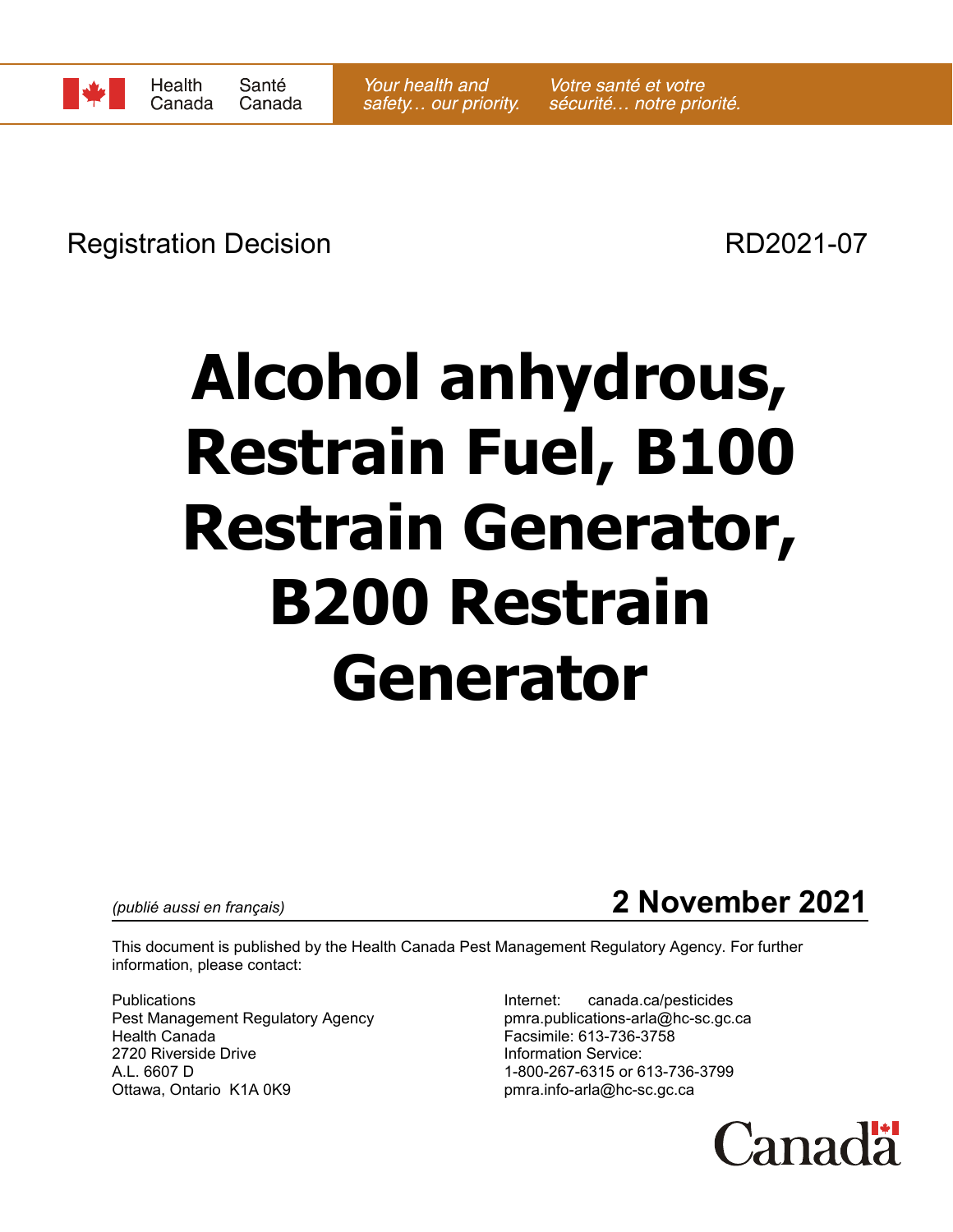ISSN: 1925-0932 (print) 1925-0940 (online)

Catalogue number: H113-25/2021-7E (print version) H113-25/2021-7E-PDF (PDF version)

#### **© Her Majesty the Queen in Right of Canada, as represented by the Minister of Health Canada, 2021**

All rights reserved. No part of this information (publication or product) may be reproduced or transmitted in any form or by any means, electronic, mechanical, photocopying, recording or otherwise, or stored in a retrieval system, without prior written permission of Health Canada, Ottawa, Ontario K1A 0K9.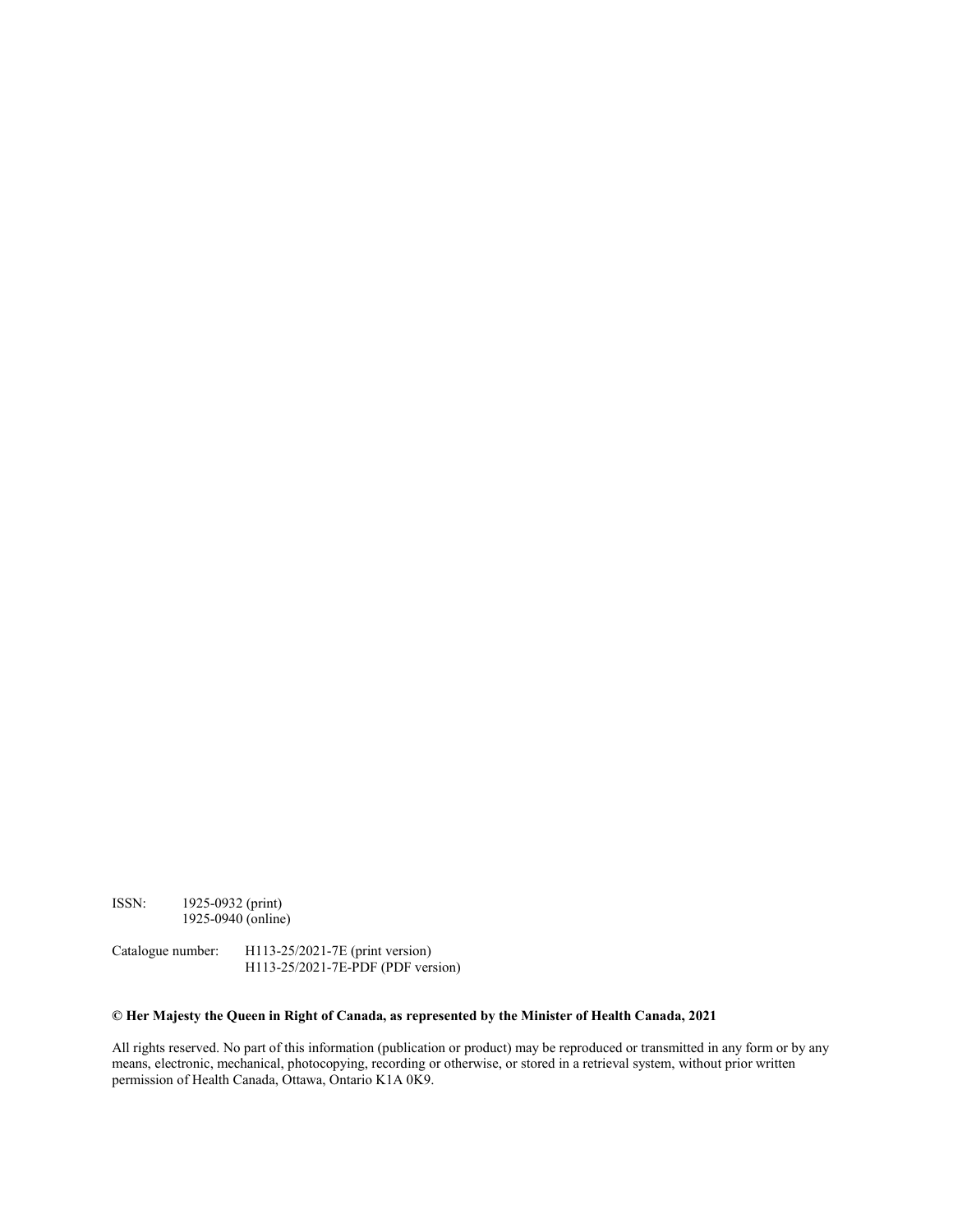#### **Registration decision statement**<sup>1</sup> **for alcohol anhydrous**

Health Canada's Pest Management Regulatory Agency (PMRA), under the authority of the *Pest Control Products Act*, is granting registration for the sale and use of Restrain Technical, Restrain Fuel, B100 Restrain Generator (formerly known as Restrain Ethylene Generator Model B100) and B200 Restrain Generator (formerly known as Restrain Ethylene Generator Model B200), containing or using the technical grade active ingredient alcohol anhydrous, for use in outdoor air-cooled and mechanically cooled storage areas for sprout inhibition of potatoes and onions or in greenhouses for acceleration of ripening of tomatoes.

This decision is consistent with the Proposed Registration Decision PRD2021-04, *Alcohol anhydrous, Restrain Fuel, Restrain Ethylene Generator Model B100, Restrain Ethylene Generator Model B200,* which contains a detailed evaluation of the information submitted in support of this registration. The evaluation found that, under the approved conditions of use, the health and environmental risks and the value of the pest control products are acceptable. See Appendix I for a summary of comments received during the consultation process as well as Health Canada's response to these comments.

#### **Other information**

The relevant test data on which the decision is based (as referenced in PRD2021-04, *Alcohol anhydrous, Restrain Fuel, Restrain Ethylene Generator Model B100, Restrain Ethylene Generator Model B200* are available for public inspection, upon application, in the PMRA's Reading Room. For more information, please contact the PMRA's Pest Management Information Service by phone (1-800-267-6315) or by e-mail ( $pma.info-arla@hc$ -sc.gc.ca).

Any person may file a notice of objection<sup>2</sup> regarding this registration decision within 60 days from the date of publication of this Registration Decision. For more information regarding the basis for objecting (which must be based on scientific grounds), please refer to the Pesticides section of the Health Canada's website (Request a Reconsideration of Decision) or contact the PMRA's Pest Management Information Service.

 <sup>1</sup> "Decision statement" as required by subsection 28(5) of the *Pest Control Products Act.*

<sup>2</sup> As per subsection 35(1) of the *Pest Control Products Act.*